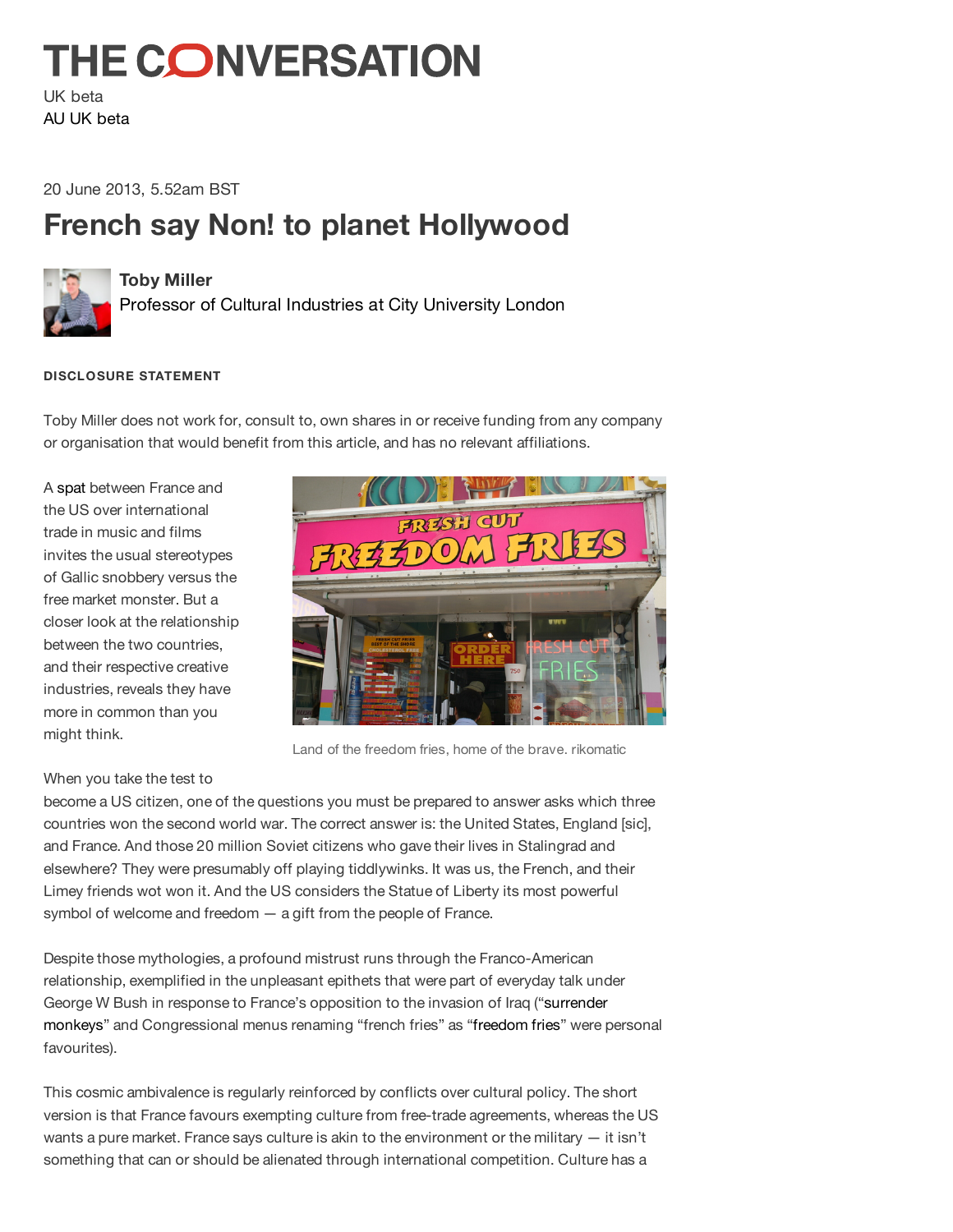special quality, a unique meaning that helps hold a people together. The US argues that it is one more commodity, like sugar or transport.

The latest struggle has emerged during negotiations for a European Union-US trade treaty, over film and music subsidies. Reaction to French wishes for a clause exempting culture from negotiations has been virulent: José Manuel Barroso, President of the European Commission derides Paris's position as "culturally reactionary" and showing "no understanding of the benefits that globalisation brings from a cultural point of view".

Two decades ago, cultural critic Bill Grantham called France and Hollywood

*the feuding hillbilly dynasties of world culture … it appears impossible for more than a few months to go past without some person who should know better declaiming about the God-given right of the people of France to view some forgettable special effects extravaganza, or of the urgent need to protect the gossamer-fragile civilisation of Racine, Flaubert, and Proust from the cultural depredations of Bruce Willis and Leonardo DiCaprio.*

The feud derives in part from the French belief that their invention of film technology a century and more ago was denied its full reward because of dirty US tricks over patents. In addition, the French have long argued that their way of life could be compromised by the US fetish for technology and accounting. This anxiety goes right back to the libertine poet Charles Baudelaire. In the mid-19th century, he feared that "The mechanical will … have Americanised us, progress will … have atrophied all our spiritual side".

In other words, the French think they have been cheated financially by the US and their spirituality is threatened. Today's trade arguments are not merely to do with culture as something outside commodification, though that is certainly relevant. They are also to do with a long-held belief that Hollywood stole the treasure.

In fact, if we examine the two sides of this latest debate hard-headedly, the rhetoric of each falls apart. On the Hollywood side, the notion that successful exports of film and TV drama is simply to do with skillful management and innovation is a very tall tale indeed.

The reality is that Hollywood relies on vast public subsidies, from inside and outside the country, via a network of hundreds of film commissions offering tax breaks and pliant workforces. The Pentagon offers technology, locations, and extras and the State and Commerce Departments feverishly provide their services. Hollywood is not laissez-faire; far from it.

And on the French side, claims for a cultural exemption from international trade are similarly flimsy. The bourgeoisie of its film industry is protected from market forces without really delivering a truly representative product: the argument that it is reflecting the nation back to itself falls down in terms of the race, gender, and region of the major players and the stories they tell.

When the French Government protests over culture, however, it is not just speaking for itself. Many smaller nations feel the same way about Hollywood in terms of language, themes, and